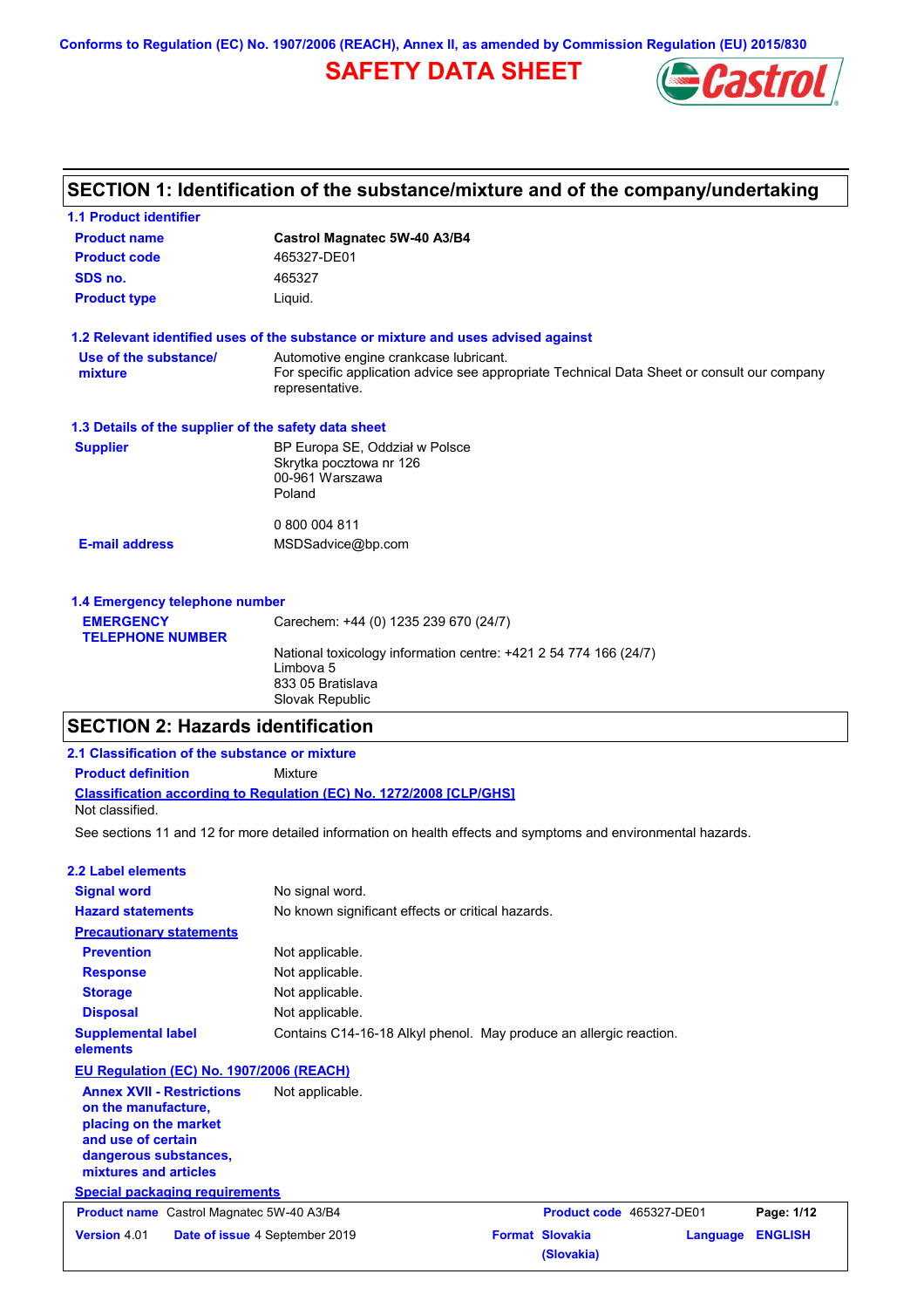## **SECTION 2: Hazards identification**

| <b>Containers to be fitted</b><br>with child-resistant<br>fastenings                                                     | Not applicable.                                                                                                                                                                                                          |  |  |  |
|--------------------------------------------------------------------------------------------------------------------------|--------------------------------------------------------------------------------------------------------------------------------------------------------------------------------------------------------------------------|--|--|--|
| <b>Tactile warning of danger</b>                                                                                         | Not applicable.                                                                                                                                                                                                          |  |  |  |
| 2.3 Other hazards                                                                                                        |                                                                                                                                                                                                                          |  |  |  |
| <b>Results of PBT and vPvB</b><br>assessment                                                                             | Product does not meet the criteria for PBT or vPvB according to Regulation (EC) No. 1907/2006,<br>Annex XIII.                                                                                                            |  |  |  |
| <b>Product meets the criteria</b><br>for PBT or vPvB according<br>to Regulation (EC) No.<br><b>1907/2006, Annex XIII</b> | This mixture does not contain any substances that are assessed to be a PBT or a vPvB.                                                                                                                                    |  |  |  |
| Other hazards which do<br>not result in classification                                                                   | Defatting to the skin.<br>USED ENGINE OILS<br>Used engine oil may contain hazardous components which have the potential to cause skin<br>cancer.<br>See Toxicological Information, section 11 of this Safety Data Sheet. |  |  |  |

### **SECTION 3: Composition/information on ingredients**

| <b>3.2 Mixtures</b>                                                     |                                                                                                  |               |                                               |             |
|-------------------------------------------------------------------------|--------------------------------------------------------------------------------------------------|---------------|-----------------------------------------------|-------------|
| <b>Product definition</b><br>Mixture                                    |                                                                                                  |               |                                               |             |
| Chemically modified base oil Proprietary performance additives.         |                                                                                                  |               |                                               |             |
| <b>Product/ingredient</b><br>name                                       | <b>Identifiers</b>                                                                               | $\frac{9}{6}$ | <b>Regulation (EC) No.</b><br>1272/2008 [CLP] | <b>Type</b> |
| Lubricating oils (petroleum), C20-50,<br>hydrotreated neutral oil-based | REACH #: 01-2119474889-13<br>EC: 276-738-4<br>CAS: 72623-87-1<br>Index: 649-483-00-5             | ≥50 - ≤75     | Not classified.                               | $[2]$       |
| Lubricating oils (petroleum), C20-50,<br>hydrotreated neutral oil-based | REACH #: 01-2119474889-13 ≥25 - ≤50<br>$EC: 276-738-4$<br>CAS: 72623-87-1<br>Index: 649-483-00-5 |               | Asp. Tox. 1, H304                             | [1] [2]     |
| Distillates (petroleum), solvent-refined<br>heavy paraffinic            | REACH #: 01-2119488706-23 ≤3<br>$EC: 265-090-8$<br>CAS: 64741-88-4<br>Index: 649-454-00-7        |               | Not classified.                               | $[2]$       |
| Lubricating oils                                                        | REACH #: 01-2119495601-36 ≤3<br>EC: 278-012-2<br>CAS: 74869-22-0<br>Index: 649-484-00-0          |               | Not classified.                               | $[2]$       |
| Can Continued C fourths full tout of the Untertainments deployed phone  |                                                                                                  |               |                                               |             |

**See Section 16 for the full text of the H statements declared above.**

#### Type

**Version** 4.01

[1] Substance classified with a health or environmental hazard

[2] Substance with a workplace exposure limit

[3] Substance meets the criteria for PBT according to Regulation (EC) No. 1907/2006, Annex XIII

[4] Substance meets the criteria for vPvB according to Regulation (EC) No. 1907/2006, Annex XIII

[5] Substance of equivalent concern

[6] Additional disclosure due to company policy

Occupational exposure limits, if available, are listed in Section 8.

### **SECTION 4: First aid measures**

**4.1 Description of first aid measures**

| Eye contact                                      | contact lenses. Get medical attention.               | In case of contact, immediately flush eyes with plenty of water for at least 15 minutes. Eyelids<br>should be held away from the eyeball to ensure thorough rinsing. Check for and remove any |            |
|--------------------------------------------------|------------------------------------------------------|-----------------------------------------------------------------------------------------------------------------------------------------------------------------------------------------------|------------|
| <b>Skin contact</b>                              | reuse. Get medical attention if irritation develops. | Wash skin thoroughly with soap and water or use recognised skin cleanser. Remove<br>contaminated clothing and shoes. Wash clothing before reuse. Clean shoes thoroughly before                |            |
| <b>Inhalation</b>                                |                                                      | If inhaled, remove to fresh air. Get medical attention if symptoms occur.                                                                                                                     |            |
| <b>Product name</b> Castrol Magnatec 5W-40 A3/B4 |                                                      | <b>Product code</b> 465327-DE01                                                                                                                                                               | Page: 2/12 |

**Date of issue** 4 September 2019 **Format Slovakia Language ENGLISH**

**(Slovakia)**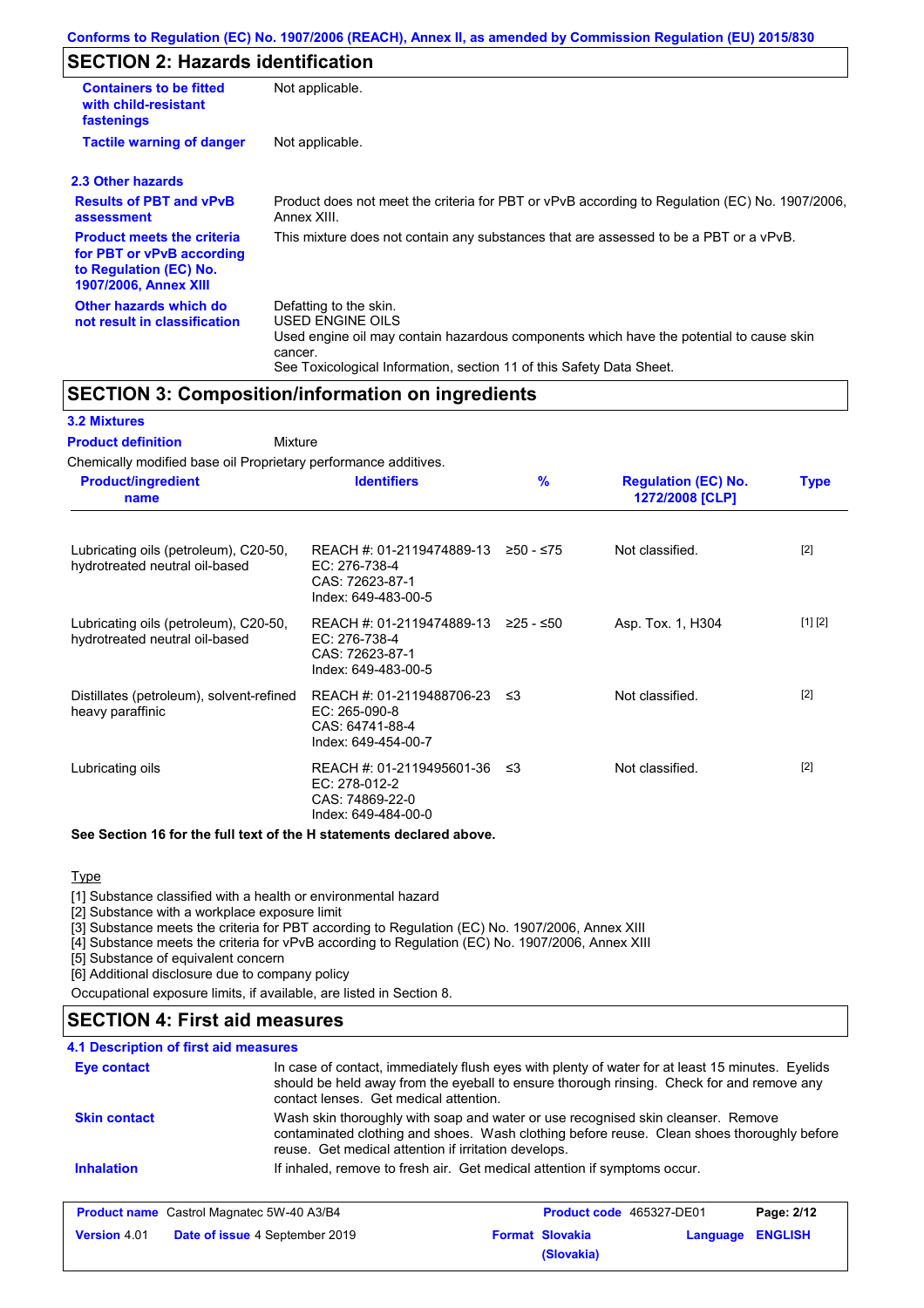| Conforms to Regulation (EC) No. 1907/2006 (REACH), Annex II, as amended by Commission Regulation (EU) 2015/830 |  |  |  |  |
|----------------------------------------------------------------------------------------------------------------|--|--|--|--|
|----------------------------------------------------------------------------------------------------------------|--|--|--|--|

## **SECTION 4: First aid measures**

| SECTION 4. FIISL 410 MEASURS          |                                                                                                                   |
|---------------------------------------|-------------------------------------------------------------------------------------------------------------------|
| Ingestion                             | Do not induce vomiting unless directed to do so by medical personnel. Get medical attention if<br>symptoms occur. |
| <b>Protection of first-aiders</b>     | No action shall be taken involving any personal risk or without suitable training.                                |
|                                       | 4.2 Most important symptoms and effects, both acute and delayed                                                   |
|                                       | See Section 11 for more detailed information on health effects and symptoms.                                      |
| <b>Potential acute health effects</b> |                                                                                                                   |
| <b>Inhalation</b>                     | Vapour inhalation under ambient conditions is not normally a problem due to low vapour<br>pressure.               |
| <b>Ingestion</b>                      | No known significant effects or critical hazards.                                                                 |
| <b>Skin contact</b>                   | Defatting to the skin. May cause skin dryness and irritation.                                                     |
| Eye contact                           | No known significant effects or critical hazards.                                                                 |
|                                       | Delayed and immediate effects as well as chronic effects from short and long-term exposure                        |
| <b>Inhalation</b>                     | Overexposure to the inhalation of airborne droplets or aerosols may cause irritation of the<br>respiratory tract. |
| <b>Ingestion</b>                      | Ingestion of large quantities may cause nausea and diarrhoea.                                                     |
| <b>Skin contact</b>                   | Prolonged or repeated contact can defat the skin and lead to irritation and/or dermatitis.                        |
| <b>Eye contact</b>                    | Potential risk of transient stinging or redness if accidental eye contact occurs.                                 |

### **4.3 Indication of any immediate medical attention and special treatment needed**

|  | <b>Notes to physician</b> | Treatment should in general be symptomatic and directed to relieving any effects. |  |
|--|---------------------------|-----------------------------------------------------------------------------------|--|
|--|---------------------------|-----------------------------------------------------------------------------------|--|

# **SECTION 5: Firefighting measures**

| 5.1 Extinguishing media                                   |                                                                                                                                                                                                                                                                                                                                                                   |
|-----------------------------------------------------------|-------------------------------------------------------------------------------------------------------------------------------------------------------------------------------------------------------------------------------------------------------------------------------------------------------------------------------------------------------------------|
| <b>Suitable extinguishing</b><br>media                    | In case of fire, use foam, dry chemical or carbon dioxide extinguisher or spray.                                                                                                                                                                                                                                                                                  |
| <b>Unsuitable extinguishing</b><br>media                  | Do not use water jet. The use of a water jet may cause the fire to spread by splashing the<br>burning product.                                                                                                                                                                                                                                                    |
| 5.2 Special hazards arising from the substance or mixture |                                                                                                                                                                                                                                                                                                                                                                   |
| <b>Hazards from the</b><br>substance or mixture           | In a fire or if heated, a pressure increase will occur and the container may burst.                                                                                                                                                                                                                                                                               |
| <b>Hazardous combustion</b><br>products                   | Combustion products may include the following:<br>carbon oxides (CO, CO2) (carbon monoxide, carbon dioxide)                                                                                                                                                                                                                                                       |
| 5.3 Advice for firefighters                               |                                                                                                                                                                                                                                                                                                                                                                   |
| <b>Special precautions for</b><br>fire-fighters           | No action shall be taken involving any personal risk or without suitable training. Promptly<br>isolate the scene by removing all persons from the vicinity of the incident if there is a fire.                                                                                                                                                                    |
| <b>Special protective</b><br>equipment for fire-fighters  | Fire-fighters should wear appropriate protective equipment and self-contained breathing<br>apparatus (SCBA) with a full face-piece operated in positive pressure mode. Clothing for fire-<br>fighters (including helmets, protective boots and gloves) conforming to European standard EN<br>469 will provide a basic level of protection for chemical incidents. |

# **SECTION 6: Accidental release measures**

|                                         | 6.1 Personal precautions, protective equipment and emergency procedures                                                                                                                                                                                                                                                             |
|-----------------------------------------|-------------------------------------------------------------------------------------------------------------------------------------------------------------------------------------------------------------------------------------------------------------------------------------------------------------------------------------|
| For non-emergency<br>personnel          | No action shall be taken involving any personal risk or without suitable training. Evacuate<br>surrounding areas. Keep unnecessary and unprotected personnel from entering. Do not touch<br>or walk through spilt material. Floors may be slippery; use care to avoid falling. Put on<br>appropriate personal protective equipment. |
| For emergency responders                | If specialised clothing is required to deal with the spillage, take note of any information in<br>Section 8 on suitable and unsuitable materials. See also the information in "For non-<br>emergency personnel".                                                                                                                    |
| <b>6.2 Environmental</b><br>precautions | Avoid dispersal of spilt material and runoff and contact with soil, waterways, drains and sewers.<br>Inform the relevant authorities if the product has caused environmental pollution (sewers,<br>waterways, soil or air).                                                                                                         |

### **6.3 Methods and material for containment and cleaning up**

| <b>Product name</b> Castrol Magnatec 5W-40 A3/B4 |                                       | <b>Product code</b> 465327-DE01 |                        | Page: 3/12              |  |
|--------------------------------------------------|---------------------------------------|---------------------------------|------------------------|-------------------------|--|
| <b>Version 4.01</b>                              | <b>Date of issue 4 September 2019</b> |                                 | <b>Format Slovakia</b> | <b>Language ENGLISH</b> |  |
|                                                  |                                       |                                 | (Slovakia)             |                         |  |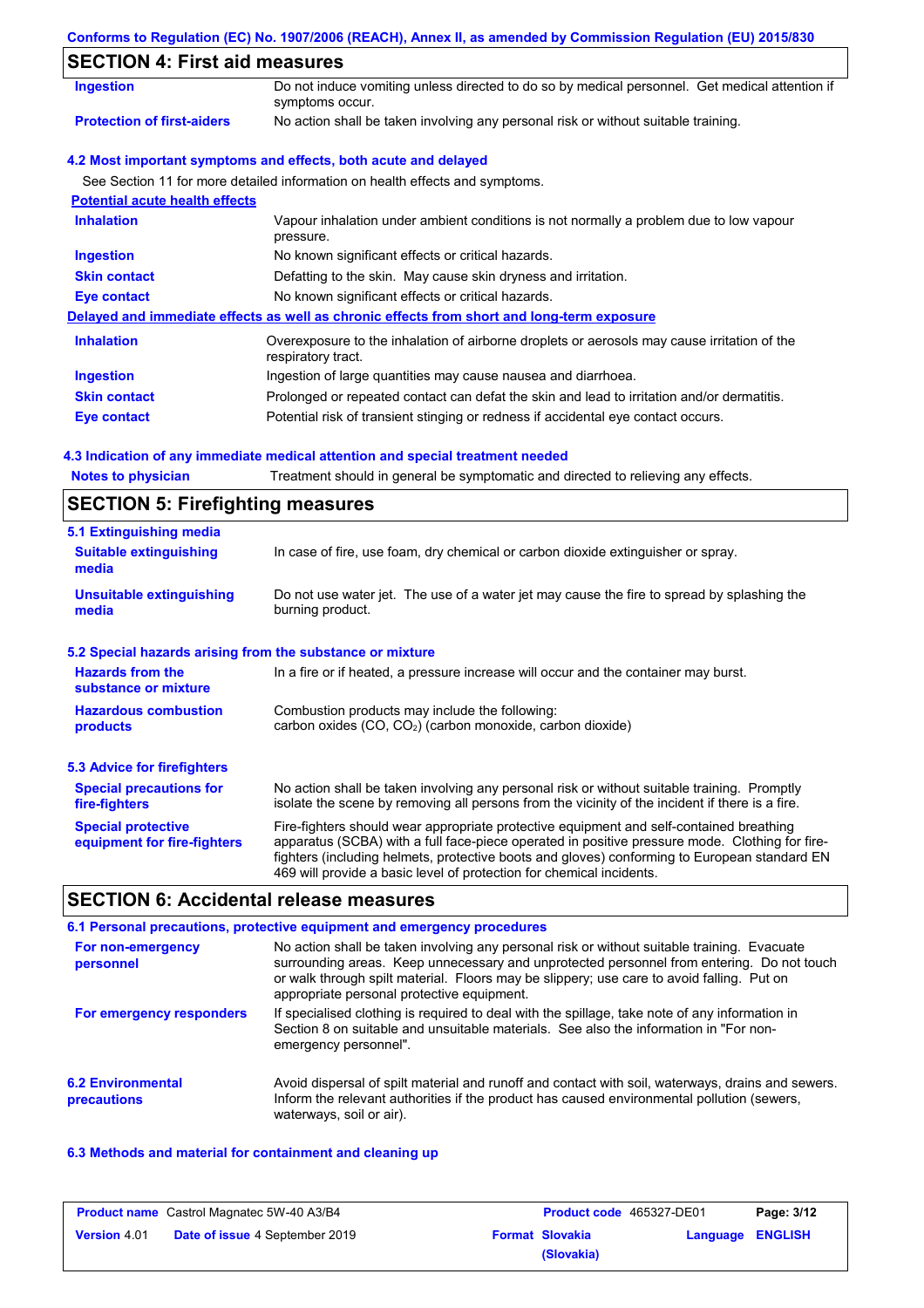# **SECTION 6: Accidental release measures**

| <b>Small spill</b>                        | Stop leak if without risk. Move containers from spill area. Absorb with an inert material and<br>place in an appropriate waste disposal container. Dispose of via a licensed waste disposal<br>contractor.                                                                                                                                                                                     |
|-------------------------------------------|------------------------------------------------------------------------------------------------------------------------------------------------------------------------------------------------------------------------------------------------------------------------------------------------------------------------------------------------------------------------------------------------|
| Large spill                               | Stop leak if without risk. Move containers from spill area. Prevent entry into sewers, water<br>courses, basements or confined areas. Contain and collect spillage with non-combustible,<br>absorbent material e.g. sand, earth, vermiculite or diatomaceous earth and place in container<br>for disposal according to local regulations. Dispose of via a licensed waste disposal contractor. |
| 6.4 Reference to other<br><b>sections</b> | See Section 1 for emergency contact information.<br>See Section 5 for firefighting measures.<br>See Section 8 for information on appropriate personal protective equipment.<br>See Section 12 for environmental precautions.<br>See Section 13 for additional waste treatment information.                                                                                                     |

# **SECTION 7: Handling and storage**

| 7.1 Precautions for safe handling                                                    |                                                                                                                                                                                                                                                                                                                                                                                                                                                                                          |  |  |
|--------------------------------------------------------------------------------------|------------------------------------------------------------------------------------------------------------------------------------------------------------------------------------------------------------------------------------------------------------------------------------------------------------------------------------------------------------------------------------------------------------------------------------------------------------------------------------------|--|--|
| <b>Protective measures</b>                                                           | Put on appropriate personal protective equipment.                                                                                                                                                                                                                                                                                                                                                                                                                                        |  |  |
| <b>Advice on general</b><br>occupational hygiene                                     | Eating, drinking and smoking should be prohibited in areas where this material is handled,<br>stored and processed. Wash thoroughly after handling. Remove contaminated clothing and<br>protective equipment before entering eating areas. See also Section 8 for additional<br>information on hygiene measures.                                                                                                                                                                         |  |  |
| <b>7.2 Conditions for safe</b><br>storage, including any<br><i>incompatibilities</i> | Store in accordance with local requiations. Store in a dry, cool and well-ventilated area, away<br>from incompatible materials (see Section 10). Keep away from heat and direct sunlight. Keep<br>container tightly closed and sealed until ready for use. Containers that have been opened must<br>be carefully resealed and kept upright to prevent leakage. Store and use only in equipment/<br>containers designed for use with this product. Do not store in unlabelled containers. |  |  |
| Not suitable                                                                         | Prolonged exposure to elevated temperature.                                                                                                                                                                                                                                                                                                                                                                                                                                              |  |  |
| 7.3 Specific end use(s)                                                              |                                                                                                                                                                                                                                                                                                                                                                                                                                                                                          |  |  |
| <b>Recommendations</b>                                                               | See section 1.2 and Exposure scenarios in annex, if applicable.                                                                                                                                                                                                                                                                                                                                                                                                                          |  |  |

## **SECTION 8: Exposure controls/personal protection**

### **8.1 Control parameters**

| <b>Occupational exposure limits</b>                                     |                                                                                                               |
|-------------------------------------------------------------------------|---------------------------------------------------------------------------------------------------------------|
| <b>Product/ingredient name</b>                                          | <b>Exposure limit values</b>                                                                                  |
| Lubricating oils (petroleum), C20-50, hydrotreated<br>neutral oil-based | Government regulation SR c. 355/2006 (Slovakia).                                                              |
|                                                                         | TWA: 1 mg/m <sup>3</sup> , (Mineral oils) 8 hours. Issued/Revised: 6/2006 Form:<br>liquid aerosol, fumes      |
|                                                                         | TWA: 5 ppm, (Mineral oils) 8 hours. Issued/Revised: 6/2006 Form: liquid<br>aerosol, fumes                     |
|                                                                         | STEL: 3 mg/m <sup>3</sup> , (Mineral oils) 15 minutes. Issued/Revised: 12/2011<br>Form: liquid aerosol, fumes |
|                                                                         | STEL: 15 ppm, (Mineral oils) 15 minutes. Issued/Revised: 12/2011 Form:<br>liquid aerosol, fumes               |
| Lubricating oils (petroleum), C20-50, hydrotreated<br>neutral oil-based | Government regulation SR c. 355/2006 (Slovakia).                                                              |
|                                                                         | TWA: 1 mg/m <sup>3</sup> , (Mineral oils) 8 hours. Issued/Revised: 6/2006 Form:<br>liquid aerosol, fumes      |
|                                                                         | TWA: 5 ppm, (Mineral oils) 8 hours. Issued/Revised: 6/2006 Form: liquid<br>aerosol, fumes                     |
|                                                                         | STEL: 3 mg/m <sup>3</sup> , (Mineral oils) 15 minutes. Issued/Revised: 12/2011<br>Form: liquid aerosol, fumes |
|                                                                         | STEL: 15 ppm, (Mineral oils) 15 minutes. Issued/Revised: 12/2011 Form:<br>liquid aerosol, fumes               |
| Distillates (petroleum), solvent-refined heavy<br>paraffinic            | Government regulation SR c. 355/2006 (Slovakia).                                                              |
|                                                                         | TWA: 1 mg/m <sup>3</sup> , (Mineral oils) 8 hours. Issued/Revised: 6/2006 Form:<br>liquid aerosol, fumes      |
|                                                                         | TWA: 5 ppm, (Mineral oils) 8 hours. Issued/Revised: 6/2006 Form: liquid<br>aerosol, fumes                     |
|                                                                         | STEL: 3 mg/m <sup>3</sup> , (Mineral oils) 15 minutes. Issued/Revised: 12/2011<br>Form: liquid aerosol, fumes |
|                                                                         | STEL: 15 ppm, (Mineral oils) 15 minutes. Issued/Revised: 12/2011 Form:                                        |
| Product name Castrol Magnatec 5W-40 A3/B4                               | Product code 465327-DE01<br>Page: 4/12                                                                        |
| Version 4.01<br>Date of issue 4 September 2019                          | <b>Format Slovakia</b><br><b>ENGLISH</b><br>Language                                                          |
|                                                                         | (Slovakia)                                                                                                    |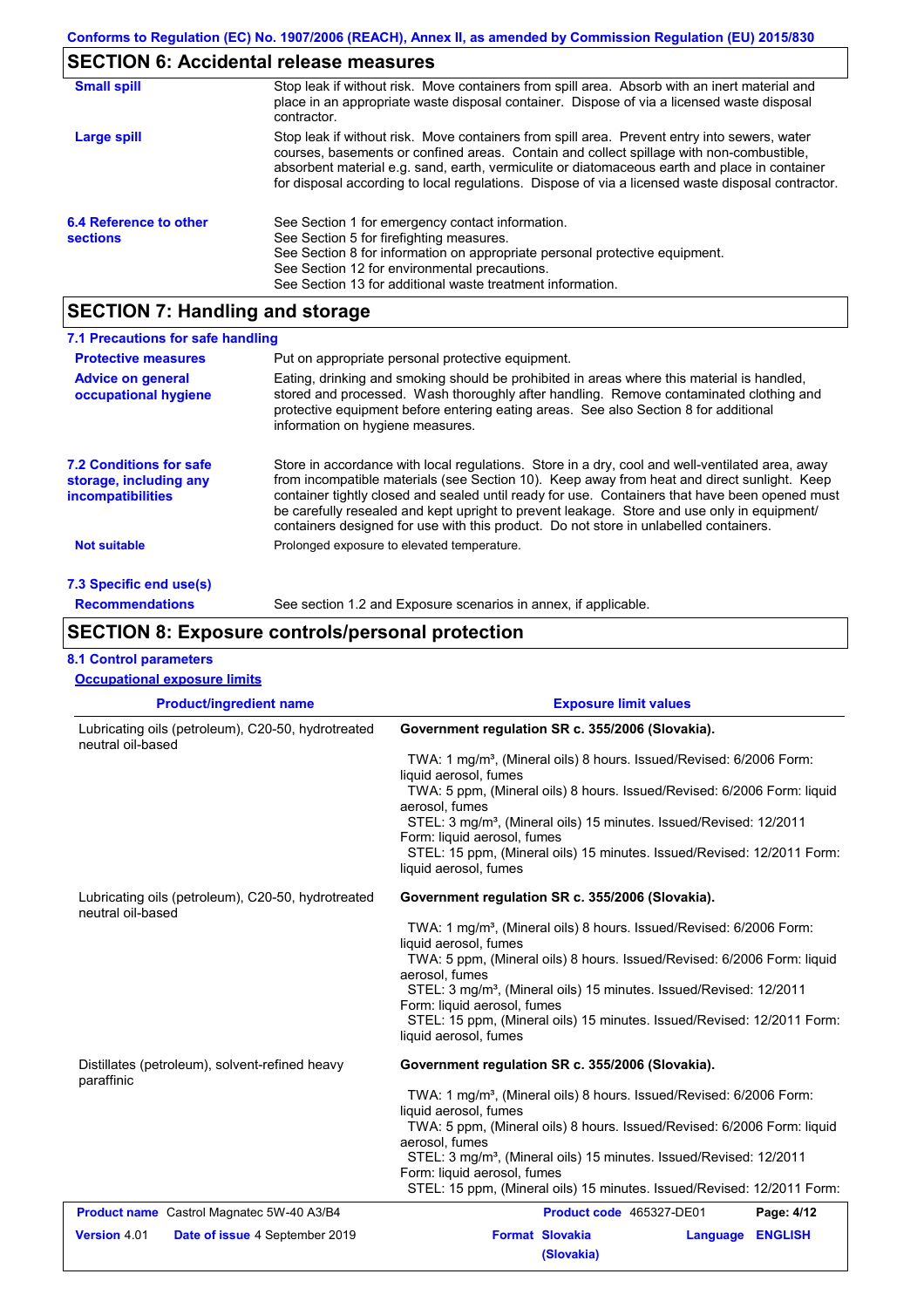# **SECTION 8: Exposure controls/personal protection**

|                                                                | liquid aerosol, fumes                                                                                                                                                                                                                                                                                                                                                                                                                                                                                                                                                                                                                                                                                                                                                                                                                                                                                                                                                                                                      |
|----------------------------------------------------------------|----------------------------------------------------------------------------------------------------------------------------------------------------------------------------------------------------------------------------------------------------------------------------------------------------------------------------------------------------------------------------------------------------------------------------------------------------------------------------------------------------------------------------------------------------------------------------------------------------------------------------------------------------------------------------------------------------------------------------------------------------------------------------------------------------------------------------------------------------------------------------------------------------------------------------------------------------------------------------------------------------------------------------|
| Lubricating oils                                               | Government regulation SR c. 355/2006 (Slovakia).<br>TWA: 1 mg/m <sup>3</sup> , (Mineral oils) 8 hours. Issued/Revised: 6/2006 Form:<br>liquid aerosol, fumes<br>TWA: 5 ppm, (Mineral oils) 8 hours. Issued/Revised: 6/2006 Form: liquid<br>aerosol, fumes<br>STEL: 3 mg/m <sup>3</sup> , (Mineral oils) 15 minutes. Issued/Revised: 12/2011<br>Form: liquid aerosol, fumes<br>STEL: 15 ppm, (Mineral oils) 15 minutes. Issued/Revised: 12/2011 Form:<br>liquid aerosol, fumes                                                                                                                                                                                                                                                                                                                                                                                                                                                                                                                                              |
| guidance only.                                                 | Whilst specific OELs for certain components may be shown in this section, other components may be present in any mist,<br>vapour or dust produced. Therefore, the specific OELs may not be applicable to the product as a whole and are provided for                                                                                                                                                                                                                                                                                                                                                                                                                                                                                                                                                                                                                                                                                                                                                                       |
| <b>Recommended monitoring</b><br>procedures                    | If this product contains ingredients with exposure limits, personal, workplace atmosphere or<br>biological monitoring may be required to determine the effectiveness of the ventilation or other<br>control measures and/or the necessity to use respiratory protective equipment. Reference<br>should be made to monitoring standards, such as the following: European Standard EN 689<br>(Workplace atmospheres - Guidance for the assessment of exposure by inhalation to chemical<br>agents for comparison with limit values and measurement strategy) European Standard EN<br>14042 (Workplace atmospheres - Guide for the application and use of procedures for the<br>assessment of exposure to chemical and biological agents) European Standard EN 482<br>(Workplace atmospheres - General requirements for the performance of procedures for the<br>measurement of chemical agents) Reference to national guidance documents for methods for<br>the determination of hazardous substances will also be required. |
| <b>Derived No Effect Level</b><br>No DNELs/DMELs available.    |                                                                                                                                                                                                                                                                                                                                                                                                                                                                                                                                                                                                                                                                                                                                                                                                                                                                                                                                                                                                                            |
| <b>Predicted No Effect Concentration</b><br>No PNECs available |                                                                                                                                                                                                                                                                                                                                                                                                                                                                                                                                                                                                                                                                                                                                                                                                                                                                                                                                                                                                                            |
| <b>8.2 Exposure controls</b>                                   |                                                                                                                                                                                                                                                                                                                                                                                                                                                                                                                                                                                                                                                                                                                                                                                                                                                                                                                                                                                                                            |
| <b>Appropriate engineering</b><br>controls                     | Provide exhaust ventilation or other engineering controls to keep the relevant airborne<br>concentrations below their respective occupational exposure limits.<br>All activities involving chemicals should be assessed for their risks to health, to ensure<br>exposures are adequately controlled. Personal protective equipment should only be considered<br>after other forms of control measures (e.g. engineering controls) have been suitably evaluated.<br>Personal protective equipment should conform to appropriate standards, be suitable for use, be<br>kept in good condition and properly maintained.<br>Your supplier of personal protective equipment should be consulted for advice on selection and<br>appropriate standards. For further information contact your national organisation for standards.<br>The final choice of protective equipment will depend upon a risk assessment. It is important to<br>ensure that all items of personal protective equipment are compatible.                    |
| <b>Individual protection measures</b>                          |                                                                                                                                                                                                                                                                                                                                                                                                                                                                                                                                                                                                                                                                                                                                                                                                                                                                                                                                                                                                                            |
| <b>Hygiene measures</b>                                        | Wash hands, forearms and face thoroughly after handling chemical products, before eating,<br>smoking and using the lavatory and at the end of the working period. Ensure that eyewash<br>stations and safety showers are close to the workstation location.                                                                                                                                                                                                                                                                                                                                                                                                                                                                                                                                                                                                                                                                                                                                                                |
| <b>Respiratory protection</b>                                  | In case of insufficient ventilation, wear suitable respiratory equipment.<br>The correct choice of respiratory protection depends upon the chemicals being handled, the<br>conditions of work and use, and the condition of the respiratory equipment. Safety procedures<br>should be developed for each intended application. Respiratory protection equipment should<br>therefore be chosen in consultation with the supplier/manufacturer and with a full assessment<br>of the working conditions.                                                                                                                                                                                                                                                                                                                                                                                                                                                                                                                      |
| <b>Eye/face protection</b><br><b>Skin protection</b>           | Safety glasses with side shields.                                                                                                                                                                                                                                                                                                                                                                                                                                                                                                                                                                                                                                                                                                                                                                                                                                                                                                                                                                                          |
| <b>Hand protection</b>                                         | <b>General Information:</b>                                                                                                                                                                                                                                                                                                                                                                                                                                                                                                                                                                                                                                                                                                                                                                                                                                                                                                                                                                                                |
|                                                                | Because specific work environments and material handling practices vary, safety procedures<br>should be developed for each intended application. The correct choice of protective gloves<br>depends upon the chemicals being handled, and the conditions of work and use. Most gloves<br>provide protection for only a limited time before they must be discarded and replaced (even the<br>best chemically resistant gloves will break down after repeated chemical exposures).                                                                                                                                                                                                                                                                                                                                                                                                                                                                                                                                           |
|                                                                | Gloves should be chosen in consultation with the supplier / manufacturer and taking account of<br>a full assessment of the working conditions.                                                                                                                                                                                                                                                                                                                                                                                                                                                                                                                                                                                                                                                                                                                                                                                                                                                                             |
|                                                                | Recommended: Nitrile gloves.<br><b>Breakthrough time:</b>                                                                                                                                                                                                                                                                                                                                                                                                                                                                                                                                                                                                                                                                                                                                                                                                                                                                                                                                                                  |

| .                                                |  |                                      |                                 |
|--------------------------------------------------|--|--------------------------------------|---------------------------------|
| <b>Product name</b> Castrol Magnatec 5W-40 A3/B4 |  |                                      | Page: 5/12                      |
| <b>Date of issue 4 September 2019</b>            |  | <b>Language ENGLISH</b>              |                                 |
|                                                  |  |                                      |                                 |
|                                                  |  | <b>Format Slovakia</b><br>(Slovakia) | <b>Product code</b> 465327-DE01 |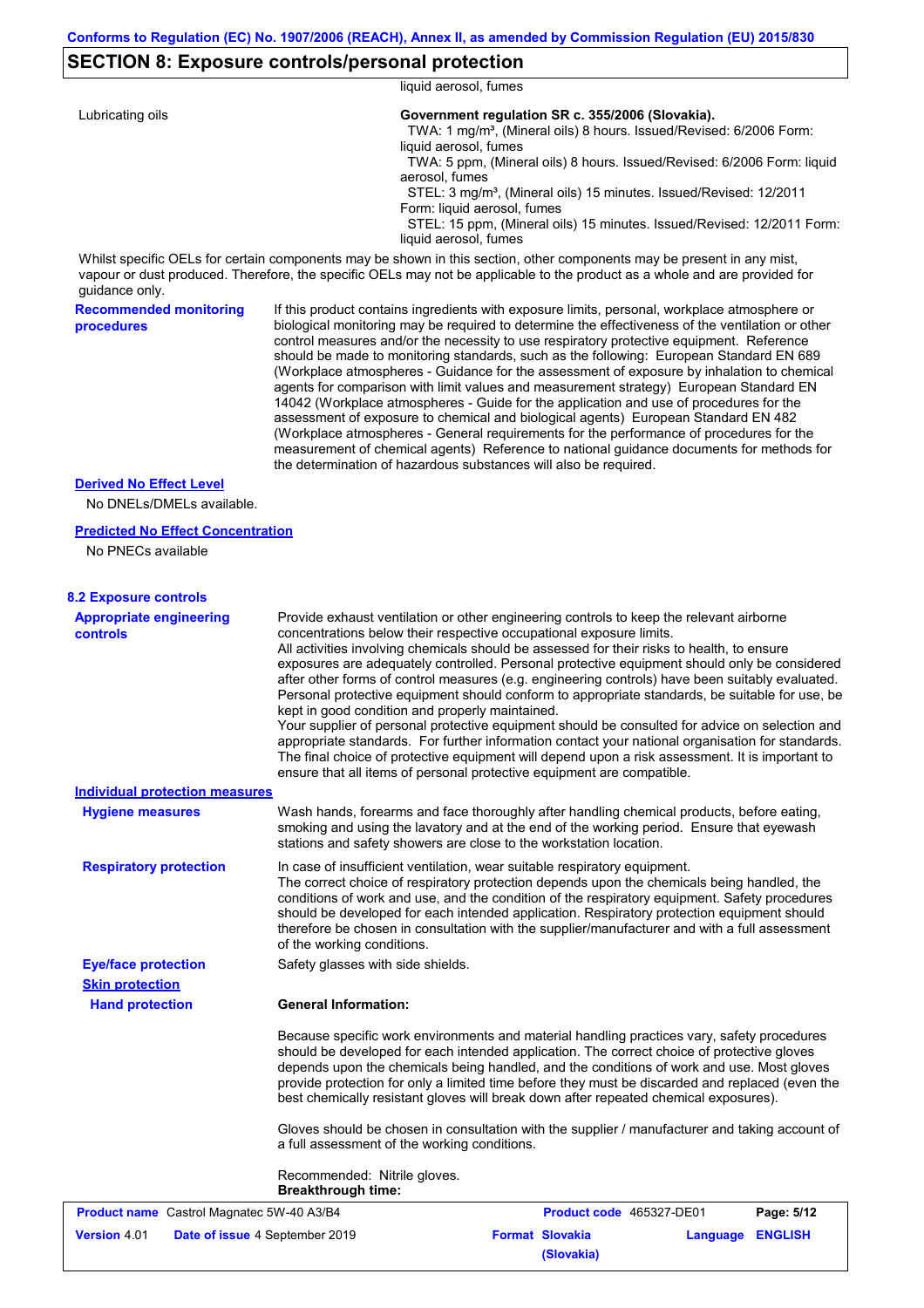# **SECTION 8: Exposure controls/personal protection**

| <b>Environmental exposure</b><br><b>controls</b> | Emissions from ventilation or work process equipment should be checked to ensure they<br>comply with the requirements of environmental protection legislation. In some cases, fume<br>scrubbers, filters or engineering modifications to the process equipment will be necessary to<br>reduce emissions to acceptable levels.                                                                                                                                                                                                                                                                                                                                                         |
|--------------------------------------------------|---------------------------------------------------------------------------------------------------------------------------------------------------------------------------------------------------------------------------------------------------------------------------------------------------------------------------------------------------------------------------------------------------------------------------------------------------------------------------------------------------------------------------------------------------------------------------------------------------------------------------------------------------------------------------------------|
| <b>Refer to standards:</b>                       | Respiratory protection: EN 529<br>Gloves: EN 420, EN 374<br>Eye protection: EN 166<br>Filtering half-mask: EN 149<br>Filtering half-mask with valve: EN 405<br>Half-mask: EN 140 plus filter<br>Full-face mask: EN 136 plus filter<br>Particulate filters: EN 143<br>Gas/combined filters: EN 14387                                                                                                                                                                                                                                                                                                                                                                                   |
| <b>Skin and body</b>                             | Use of protective clothing is good industrial practice.<br>Personal protective equipment for the body should be selected based on the task being<br>performed and the risks involved and should be approved by a specialist before handling this<br>product.<br>Cotton or polyester/cotton overalls will only provide protection against light superficial<br>contamination that will not soak through to the skin. Overalls should be laundered on a regular<br>basis. When the risk of skin exposure is high (e.g. when cleaning up spillages or if there is a<br>risk of splashing) then chemical resistant aprons and/or impervious chemical suits and boots<br>will be required. |
|                                                  | • Thicker gloves (up to 3 mm or more) may be required where there is a mechanical (as well<br>as a chemical) risk i.e. where there is abrasion or puncture potential.                                                                                                                                                                                                                                                                                                                                                                                                                                                                                                                 |
|                                                  | • Thinner gloves (down to 0.1 mm or less) may be required where a high degree of manual<br>dexterity is needed. However, these gloves are only likely to give short duration protection and<br>would normally be just for single use applications, then disposed of.                                                                                                                                                                                                                                                                                                                                                                                                                  |
|                                                  | Note: Depending on the activity being conducted, gloves of varying thickness may be required<br>for specific tasks. For example:                                                                                                                                                                                                                                                                                                                                                                                                                                                                                                                                                      |
|                                                  | It should be emphasised that glove thickness is not necessarily a good predictor of glove<br>resistance to a specific chemical, as the permeation efficiency of the glove will be dependent<br>on the exact composition of the glove material. Therefore, glove selection should also be based<br>on consideration of the task requirements and knowledge of breakthrough times.<br>Glove thickness may also vary depending on the glove manufacturer, the glove type and the<br>glove model. Therefore, the manufacturers' technical data should always be taken into account<br>to ensure selection of the most appropriate glove for the task.                                     |
|                                                  | For general applications, we recommend gloves with a thickness typically greater than 0.35 mm.                                                                                                                                                                                                                                                                                                                                                                                                                                                                                                                                                                                        |
|                                                  | <b>Glove Thickness:</b>                                                                                                                                                                                                                                                                                                                                                                                                                                                                                                                                                                                                                                                               |
|                                                  | Recommended breakthrough times as above.<br>It is recognised that for short-term, transient exposures, gloves with shorter breakthrough times<br>may commonly be used. Therefore, appropriate maintenance and replacement regimes must<br>be determined and rigorously followed.                                                                                                                                                                                                                                                                                                                                                                                                      |
|                                                  | Short-term / splash protection:                                                                                                                                                                                                                                                                                                                                                                                                                                                                                                                                                                                                                                                       |
|                                                  | Gloves with a minimum breakthrough time of 240 minutes, or >480 minutes if suitable gloves<br>can be obtained.<br>If suitable gloves are not available to offer that level of protection, gloves with shorter<br>breakthrough times may be acceptable as long as appropriate glove maintenance and<br>replacement regimes are determined and adhered to.                                                                                                                                                                                                                                                                                                                              |
|                                                  | Continuous contact:                                                                                                                                                                                                                                                                                                                                                                                                                                                                                                                                                                                                                                                                   |
|                                                  | Breakthrough time data are generated by glove manufacturers under laboratory test conditions<br>and represent how long a glove can be expected to provide effective permeation resistance. It<br>is important when following breakthrough time recommendations that actual workplace<br>conditions are taken into account. Always consult with your glove supplier for up-to-date<br>technical information on breakthrough times for the recommended glove type.<br>Our recommendations on the selection of gloves are as follows:                                                                                                                                                    |

| <b>Product name</b> Castrol Magnatec 5W-40 A3/B4 |                                       | <b>Product code</b> 465327-DE01 |                        | Page: 6/12       |  |
|--------------------------------------------------|---------------------------------------|---------------------------------|------------------------|------------------|--|
| <b>Version 4.01</b>                              | <b>Date of issue 4 September 2019</b> |                                 | <b>Format Slovakia</b> | Language ENGLISH |  |
|                                                  |                                       |                                 | (Slovakia)             |                  |  |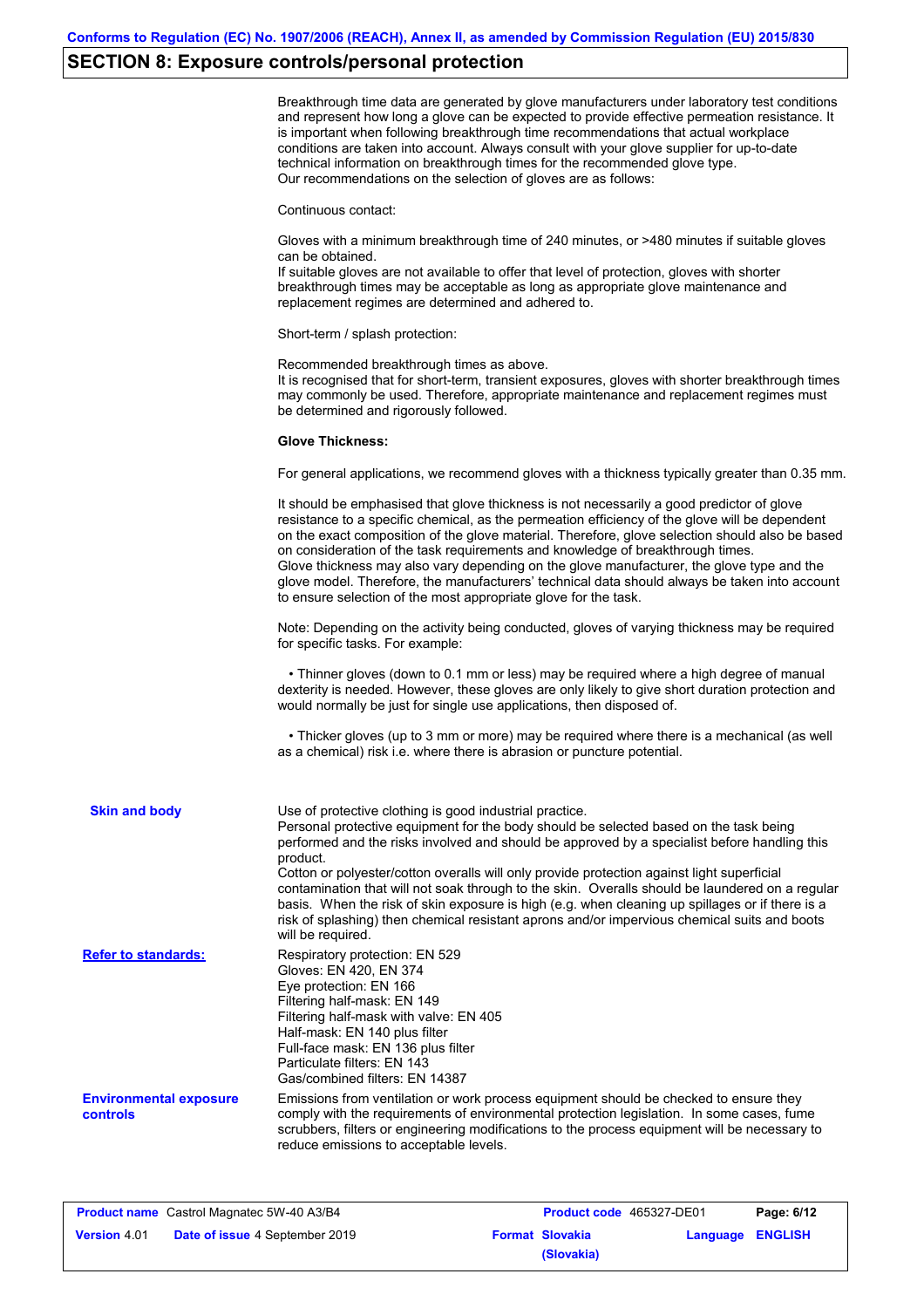### **SECTION 9: Physical and chemical properties**

**9.1 Information on basic physical and chemical properties**

| <b>Appearance</b>                                      |                                                                                                                           |
|--------------------------------------------------------|---------------------------------------------------------------------------------------------------------------------------|
| <b>Physical state</b>                                  | Liquid.                                                                                                                   |
| <b>Colour</b>                                          | Not available.                                                                                                            |
| <b>Odour</b>                                           | Not available.                                                                                                            |
| <b>Odour threshold</b>                                 | Not available.                                                                                                            |
| рH                                                     | Not available.                                                                                                            |
| <b>Melting point/freezing point</b>                    | Not available.                                                                                                            |
| Initial boiling point and boiling<br>range             | Not available.                                                                                                            |
| <b>Pour point</b>                                      | $-45 °C$                                                                                                                  |
| <b>Flash point</b>                                     | Closed cup: 212°C (413.6°F) [Pensky-Martens.]                                                                             |
| <b>Evaporation rate</b>                                | Not available.                                                                                                            |
| <b>Flammability (solid, gas)</b>                       | Not available.                                                                                                            |
| <b>Upper/lower flammability or</b><br>explosive limits | Not available.                                                                                                            |
| <b>Vapour pressure</b>                                 | Not available.                                                                                                            |
| <b>Vapour density</b>                                  | Not available.                                                                                                            |
| <b>Relative density</b>                                | Not available.                                                                                                            |
| <b>Density</b>                                         | 852 kg/m <sup>3</sup> (0.852 g/cm <sup>3</sup> ) at 15°C                                                                  |
| <b>Solubility(ies)</b>                                 | insoluble in water.                                                                                                       |
| <b>Partition coefficient: n-octanol/</b><br>water      | Not available.                                                                                                            |
| <b>Auto-ignition temperature</b>                       | Not available.                                                                                                            |
| <b>Decomposition temperature</b>                       | Not available.                                                                                                            |
| <b>Viscosity</b>                                       | Kinematic: 79.9 mm <sup>2</sup> /s (79.9 cSt) at $40^{\circ}$ C<br>Kinematic: 13.2 mm <sup>2</sup> /s (13.2 cSt) at 100°C |
| <b>Explosive properties</b>                            | Not available.                                                                                                            |
| <b>Oxidising properties</b>                            | Not available.                                                                                                            |
|                                                        |                                                                                                                           |

#### **9.2 Other information**

**Version** 4.01

No additional information.

| <b>SECTION 10: Stability and reactivity</b>       |                                                                                                                                                                         |  |
|---------------------------------------------------|-------------------------------------------------------------------------------------------------------------------------------------------------------------------------|--|
| <b>10.1 Reactivity</b>                            | No specific test data available for this product. Refer to Conditions to avoid and Incompatible<br>materials for additional information.                                |  |
| <b>10.2 Chemical stability</b>                    | The product is stable.                                                                                                                                                  |  |
| <b>10.3 Possibility of</b><br>hazardous reactions | Under normal conditions of storage and use, hazardous reactions will not occur.<br>Under normal conditions of storage and use, hazardous polymerisation will not occur. |  |
| <b>10.4 Conditions to avoid</b>                   | Avoid all possible sources of ignition (spark or flame).                                                                                                                |  |
| <b>10.5 Incompatible materials</b>                | Reactive or incompatible with the following materials: oxidising materials.                                                                                             |  |
| <b>10.6 Hazardous</b><br>decomposition products   | Under normal conditions of storage and use, hazardous decomposition products should not be<br>produced.                                                                 |  |

## **SECTION 11: Toxicological information**

| 11.1 Information on toxicological effects          |                                                  |                          |            |
|----------------------------------------------------|--------------------------------------------------|--------------------------|------------|
| <b>Acute toxicity estimates</b>                    |                                                  |                          |            |
| Not available.                                     |                                                  |                          |            |
| <b>Information on likely</b><br>routes of exposure | Routes of entry anticipated: Dermal, Inhalation. |                          |            |
| <b>Potential acute health effects</b>              |                                                  |                          |            |
|                                                    |                                                  |                          |            |
| <b>Product name</b> Castrol Magnatec 5W-40 A3/B4   |                                                  | Product code 465327-DE01 | Page: 7/12 |

**Date of issue** 4 September 2019 **Format Slovakia Language ENGLISH** 

**(Slovakia)**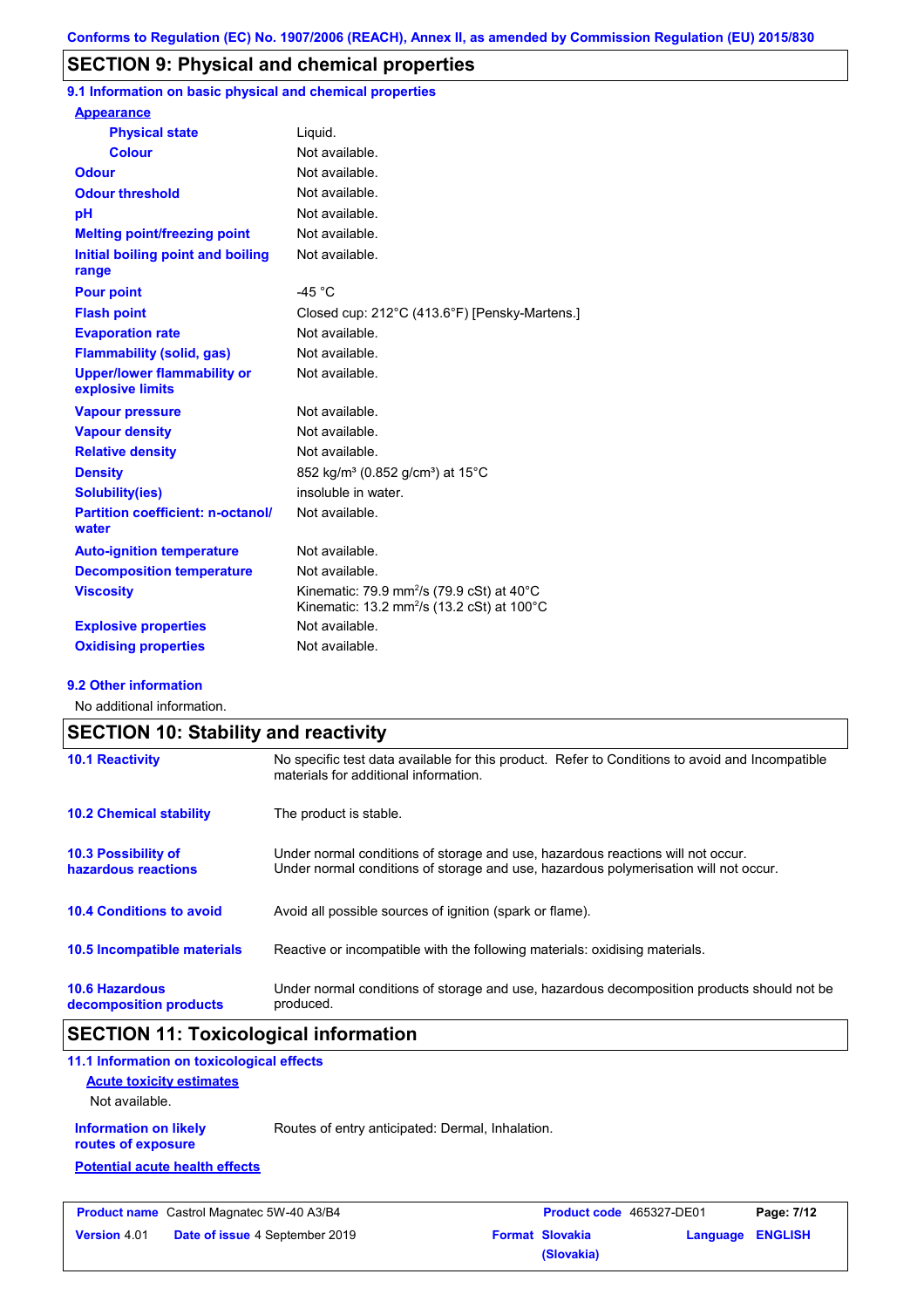## **SECTION 11: Toxicological information**

| <b>Inhalation</b>                       | Vapour inhalation under ambient conditions is not normally a problem due to low vapour<br>pressure.                                                                                                                                                                                                                                                                                                             |
|-----------------------------------------|-----------------------------------------------------------------------------------------------------------------------------------------------------------------------------------------------------------------------------------------------------------------------------------------------------------------------------------------------------------------------------------------------------------------|
| Ingestion                               | No known significant effects or critical hazards.                                                                                                                                                                                                                                                                                                                                                               |
| <b>Skin contact</b>                     | Defatting to the skin. May cause skin dryness and irritation.                                                                                                                                                                                                                                                                                                                                                   |
| <b>Eye contact</b>                      | No known significant effects or critical hazards.                                                                                                                                                                                                                                                                                                                                                               |
|                                         | Symptoms related to the physical, chemical and toxicological characteristics                                                                                                                                                                                                                                                                                                                                    |
| <b>Inhalation</b>                       | No specific data.                                                                                                                                                                                                                                                                                                                                                                                               |
| <b>Ingestion</b>                        | No specific data.                                                                                                                                                                                                                                                                                                                                                                                               |
| <b>Skin contact</b>                     | Adverse symptoms may include the following:<br>irritation<br>dryness<br>cracking                                                                                                                                                                                                                                                                                                                                |
| <b>Eye contact</b>                      | No specific data.                                                                                                                                                                                                                                                                                                                                                                                               |
|                                         | Delayed and immediate effects as well as chronic effects from short and long-term exposure                                                                                                                                                                                                                                                                                                                      |
| <b>Inhalation</b>                       | Overexposure to the inhalation of airborne droplets or aerosols may cause irritation of the<br>respiratory tract.                                                                                                                                                                                                                                                                                               |
| <b>Ingestion</b>                        | Ingestion of large quantities may cause nausea and diarrhoea.                                                                                                                                                                                                                                                                                                                                                   |
| <b>Skin contact</b>                     | Prolonged or repeated contact can defat the skin and lead to irritation and/or dermatitis.                                                                                                                                                                                                                                                                                                                      |
| <b>Eye contact</b>                      | Potential risk of transient stinging or redness if accidental eye contact occurs.                                                                                                                                                                                                                                                                                                                               |
| <b>Potential chronic health effects</b> |                                                                                                                                                                                                                                                                                                                                                                                                                 |
| General                                 | <b>USED ENGINE OILS</b><br>Combustion products resulting from the operation of internal combustion engines contaminate<br>engine oils during use. Used engine oil may contain hazardous components which have the<br>potential to cause skin cancer. Frequent or prolonged contact with all types and makes of used<br>engine oil must therefore be avoided and a high standard of personal hygiene maintained. |
| <b>Carcinogenicity</b>                  | No known significant effects or critical hazards.                                                                                                                                                                                                                                                                                                                                                               |
| <b>Mutagenicity</b>                     | No known significant effects or critical hazards.                                                                                                                                                                                                                                                                                                                                                               |
| <b>Developmental effects</b>            | No known significant effects or critical hazards.                                                                                                                                                                                                                                                                                                                                                               |
| <b>Fertility effects</b>                | No known significant effects or critical hazards.                                                                                                                                                                                                                                                                                                                                                               |
|                                         |                                                                                                                                                                                                                                                                                                                                                                                                                 |

## **SECTION 12: Ecological information**

**12.1 Toxicity**

**Environmental hazards** Not classified as dangerous

#### **12.2 Persistence and degradability**

Not expected to be rapidly degradable.

#### **12.3 Bioaccumulative potential**

This product is not expected to bioaccumulate through food chains in the environment.

| <b>12.4 Mobility in soil</b>                            |                                                                      |
|---------------------------------------------------------|----------------------------------------------------------------------|
| <b>Soil/water partition</b><br><b>coefficient (Koc)</b> | Not available.                                                       |
| <b>Mobility</b>                                         | Spillages may penetrate the soil causing ground water contamination. |

#### **12.5 Results of PBT and vPvB assessment**

Product does not meet the criteria for PBT or vPvB according to Regulation (EC) No. 1907/2006, Annex XIII.

| 12.6 Other adverse effects                       |                                                                                                                                                                      |                                                                                       |  |            |  |
|--------------------------------------------------|----------------------------------------------------------------------------------------------------------------------------------------------------------------------|---------------------------------------------------------------------------------------|--|------------|--|
| <b>Other ecological information</b>              | transfer could also be impaired.                                                                                                                                     | Spills may form a film on water surfaces causing physical damage to organisms. Oxygen |  |            |  |
| <b>SECTION 13: Disposal considerations</b>       |                                                                                                                                                                      |                                                                                       |  |            |  |
| <b>13.1 Waste treatment methods</b>              |                                                                                                                                                                      |                                                                                       |  |            |  |
|                                                  |                                                                                                                                                                      |                                                                                       |  |            |  |
| <b>Product</b>                                   |                                                                                                                                                                      |                                                                                       |  |            |  |
| <b>Methods of disposal</b>                       | Where possible, arrange for product to be recycled. Dispose of via an authorised person/<br>licensed waste disposal contractor in accordance with local regulations. |                                                                                       |  |            |  |
| <b>Hazardous waste</b>                           | Yes.                                                                                                                                                                 |                                                                                       |  |            |  |
| <b>European waste catalogue (EWC)</b>            |                                                                                                                                                                      |                                                                                       |  |            |  |
| <b>Product name</b> Castrol Magnatec 5W-40 A3/B4 |                                                                                                                                                                      | Product code 465327-DE01                                                              |  | Page: 8/12 |  |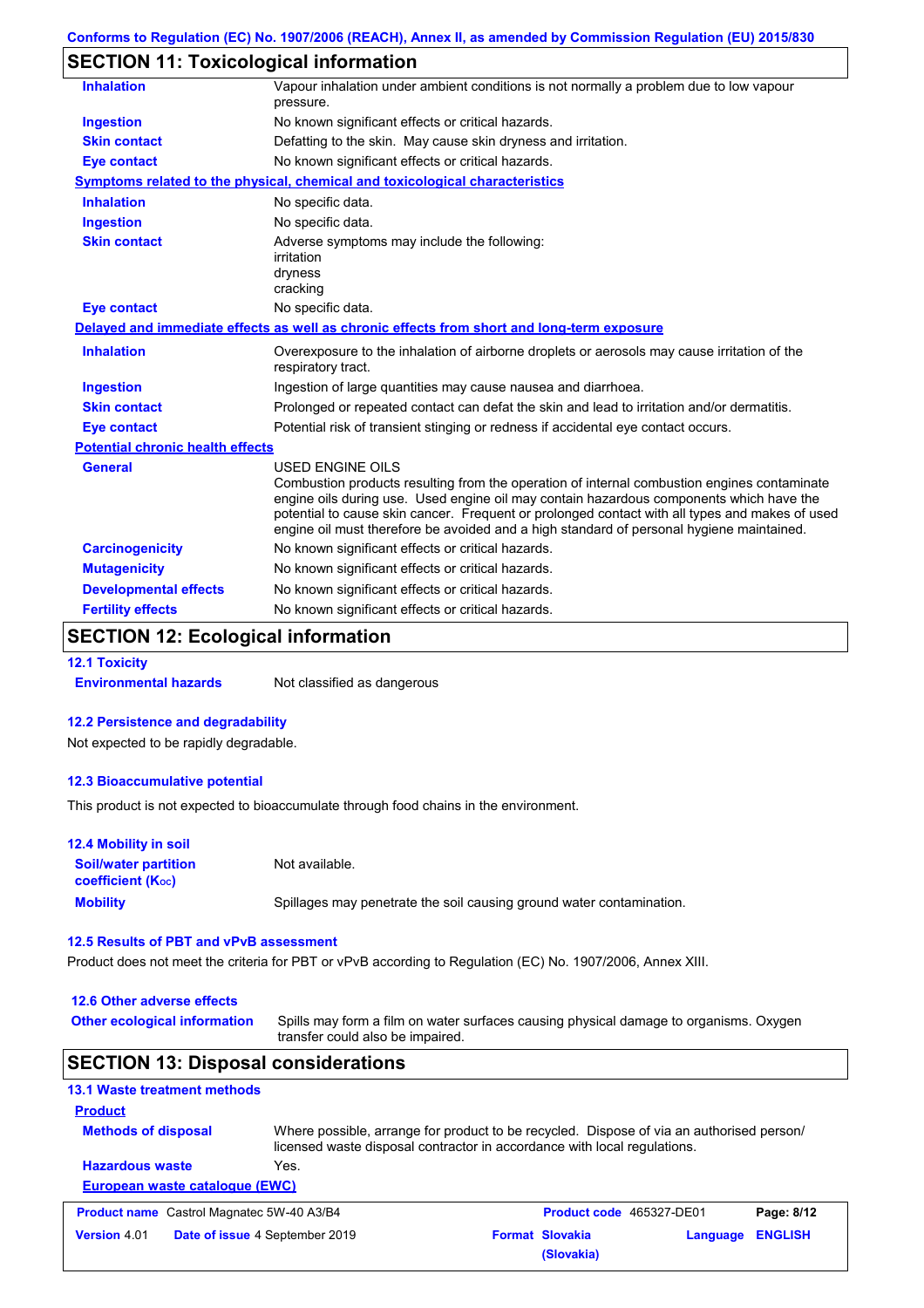## **SECTION 13: Disposal considerations**

| <b>Waste code</b>                                                 | <b>Waste designation</b><br>mineral-based non-chlorinated engine, gear and lubricating oils                                                                                                      |  |  |  |
|-------------------------------------------------------------------|--------------------------------------------------------------------------------------------------------------------------------------------------------------------------------------------------|--|--|--|
| 13 02 05*                                                         |                                                                                                                                                                                                  |  |  |  |
| disposal code to be assigned by the end user.<br><b>Packaging</b> | However, deviation from the intended use and/or the presence of any potential contaminants may require an alternative waste                                                                      |  |  |  |
| <b>Methods of disposal</b>                                        | Where possible, arrange for product to be recycled. Dispose of via an authorised person/<br>licensed waste disposal contractor in accordance with local regulations.                             |  |  |  |
| <b>Special precautions</b>                                        | This material and its container must be disposed of in a safe way. Empty containers or liners<br>may retain some product residues. Avoid dispersal of spilt material and runoff and contact with |  |  |  |

soil, waterways, drains and sewers. **References** Commission 2014/955/EU Directive 2008/98/EC

## **SECTION 14: Transport information**

|                                           | <b>ADR/RID</b> | <b>ADN</b>     | <b>IMDG</b>    | <b>IATA</b>    |
|-------------------------------------------|----------------|----------------|----------------|----------------|
| 14.1 UN number                            | Not regulated. | Not regulated. | Not regulated. | Not regulated. |
| 14.2 UN proper<br>shipping name           |                |                |                |                |
| <b>14.3 Transport</b><br>hazard class(es) |                |                | ۰              |                |
| 14.4 Packing<br>group                     |                |                | ۰              |                |
| 14.5<br><b>Environmental</b><br>hazards   | No.            | No.            | No.            | No.            |
| <b>Additional</b><br>information          |                |                | ۰              |                |

**14.6 Special precautions for user** Not available.

**14.7 Transport in bulk according to Annex II of Marpol and the IBC Code** Not available.

## **SECTION 15: Regulatory information**

|                                                                | 15.1 Safety, health and environmental regulations/legislation specific for the substance or mixture                            |                          |                |
|----------------------------------------------------------------|--------------------------------------------------------------------------------------------------------------------------------|--------------------------|----------------|
| EU Regulation (EC) No. 1907/2006 (REACH)                       |                                                                                                                                |                          |                |
| <b>Annex XIV - List of substances subject to authorisation</b> |                                                                                                                                |                          |                |
| <b>Annex XIV</b>                                               |                                                                                                                                |                          |                |
| None of the components are listed.                             |                                                                                                                                |                          |                |
| <b>Substances of very high concern</b>                         |                                                                                                                                |                          |                |
| None of the components are listed.                             |                                                                                                                                |                          |                |
| <b>Other regulations</b>                                       |                                                                                                                                |                          |                |
| <b>REACH Status</b>                                            | The company, as identified in Section 1, sells this product in the EU in compliance with the<br>current requirements of REACH. |                          |                |
| <b>United States inventory</b><br>(TSCA 8b)                    | At least one component is not listed.                                                                                          |                          |                |
| <b>Australia inventory (AICS)</b>                              | All components are listed or exempted.                                                                                         |                          |                |
| <b>Canada inventory</b>                                        | All components are listed or exempted.                                                                                         |                          |                |
| <b>China inventory (IECSC)</b>                                 | At least one component is not listed.                                                                                          |                          |                |
| <b>Japan inventory (ENCS)</b>                                  | All components are listed or exempted.                                                                                         |                          |                |
| <b>Korea inventory (KECI)</b>                                  | All components are listed or exempted.                                                                                         |                          |                |
| <b>Philippines inventory</b><br>(PICCS)                        | At least one component is not listed.                                                                                          |                          |                |
| <b>Product name</b> Castrol Magnatec 5W-40 A3/B4               |                                                                                                                                | Product code 465327-DE01 | Page: 9/12     |
| <b>Version 4.01</b>                                            | <b>Format Slovakia</b><br>Date of issue 4 September 2019                                                                       | Language<br>(Slovakia)   | <b>ENGLISH</b> |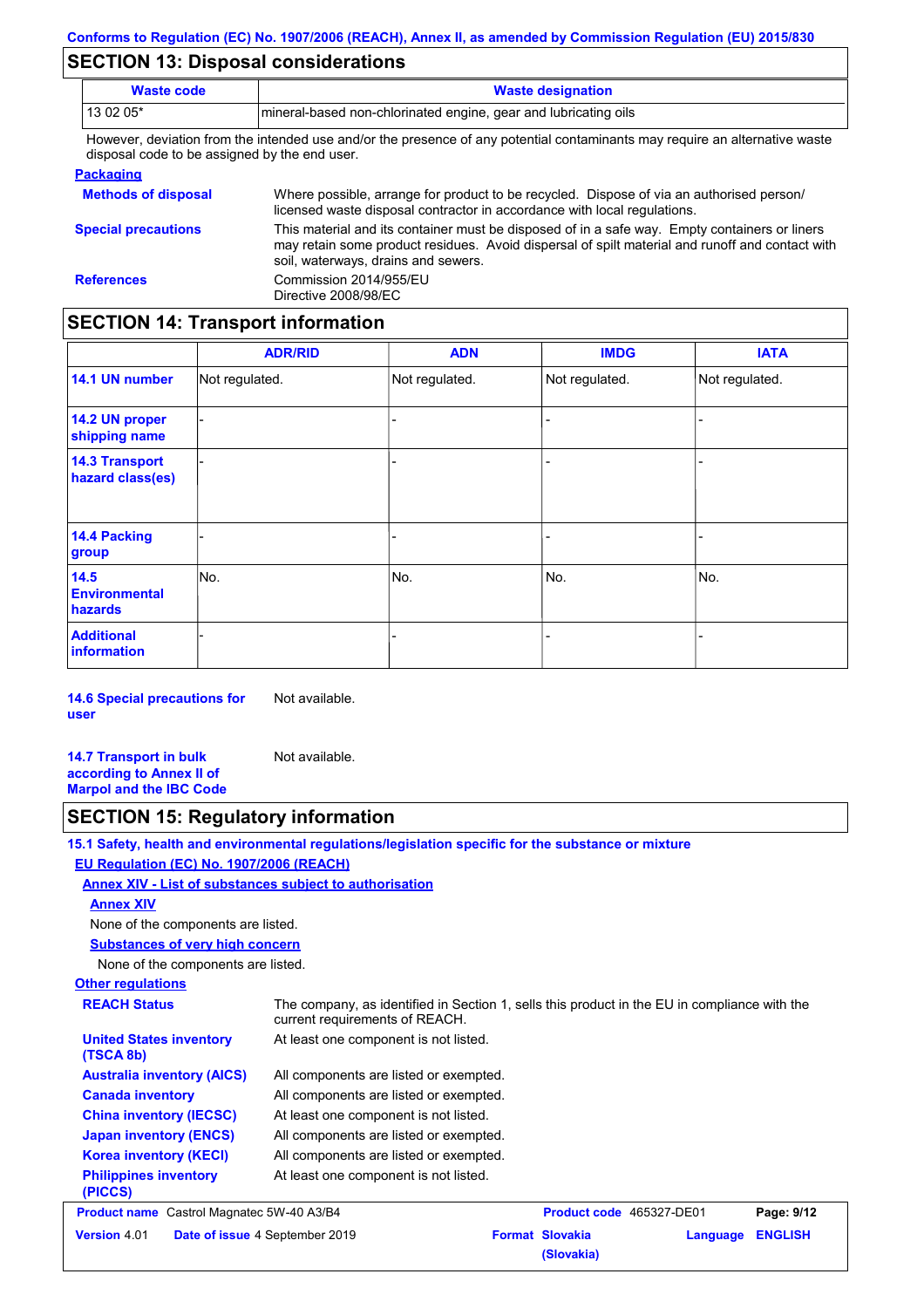### **SECTION 15: Regulatory information**

**Taiwan Chemical Substances Inventory (TCSI)** All components are listed or exempted. **Ozone depleting substances (1005/2009/EU)** Not listed.

**Prior Informed Consent (PIC) (649/2012/EU)** Not listed.

#### **Seveso Directive**

This product is not controlled under the Seveso Directive.

| <b>15.2 Chemical safety</b> | A Chemical Safety Assessment has been carried out for one or more of the substances within  |
|-----------------------------|---------------------------------------------------------------------------------------------|
| assessment                  | this mixture. A Chemical Safety Assessment has not been carried out for the mixture itself. |

### **SECTION 16: Other information**

| <b>Abbreviations and acronyms</b> | ADN = European Provisions concerning the International Carriage of Dangerous Goods by<br>Inland Waterway                                                   |
|-----------------------------------|------------------------------------------------------------------------------------------------------------------------------------------------------------|
|                                   | ADR = The European Agreement concerning the International Carriage of Dangerous Goods by<br>Road                                                           |
|                                   | ATE = Acute Toxicity Estimate                                                                                                                              |
|                                   | BCF = Bioconcentration Factor                                                                                                                              |
|                                   | CAS = Chemical Abstracts Service                                                                                                                           |
|                                   | CLP = Classification, Labelling and Packaging Regulation [Regulation (EC) No. 1272/2008]                                                                   |
|                                   | CSA = Chemical Safety Assessment                                                                                                                           |
|                                   | CSR = Chemical Safety Report                                                                                                                               |
|                                   | DMEL = Derived Minimal Effect Level<br>DNEL = Derived No Effect Level                                                                                      |
|                                   | EINECS = European Inventory of Existing Commercial chemical Substances                                                                                     |
|                                   | ES = Exposure Scenario                                                                                                                                     |
|                                   | EUH statement = CLP-specific Hazard statement                                                                                                              |
|                                   | EWC = European Waste Catalogue                                                                                                                             |
|                                   | GHS = Globally Harmonized System of Classification and Labelling of Chemicals                                                                              |
|                                   | IATA = International Air Transport Association                                                                                                             |
|                                   | IBC = Intermediate Bulk Container                                                                                                                          |
|                                   | IMDG = International Maritime Dangerous Goods                                                                                                              |
|                                   | LogPow = logarithm of the octanol/water partition coefficient                                                                                              |
|                                   | MARPOL = International Convention for the Prevention of Pollution From Ships, 1973 as<br>modified by the Protocol of 1978. ("Marpol" = marine pollution)   |
|                                   | OECD = Organisation for Economic Co-operation and Development                                                                                              |
|                                   | PBT = Persistent, Bioaccumulative and Toxic                                                                                                                |
|                                   | PNEC = Predicted No Effect Concentration                                                                                                                   |
|                                   | REACH = Registration, Evaluation, Authorisation and Restriction of Chemicals Regulation                                                                    |
|                                   | [Regulation (EC) No. 1907/2006]                                                                                                                            |
|                                   | RID = The Regulations concerning the International Carriage of Dangerous Goods by Rail                                                                     |
|                                   | RRN = REACH Registration Number                                                                                                                            |
|                                   | SADT = Self-Accelerating Decomposition Temperature                                                                                                         |
|                                   | SVHC = Substances of Very High Concern                                                                                                                     |
|                                   | STOT-RE = Specific Target Organ Toxicity - Repeated Exposure<br>STOT-SE = Specific Target Organ Toxicity - Single Exposure                                 |
|                                   | TWA = Time weighted average                                                                                                                                |
|                                   | $UN = United Nations$                                                                                                                                      |
|                                   | UVCB = Complex hydrocarbon substance                                                                                                                       |
|                                   | VOC = Volatile Organic Compound                                                                                                                            |
|                                   | vPvB = Very Persistent and Very Bioaccumulative                                                                                                            |
|                                   | Varies = may contain one or more of the following $64741-88-4$ / RRN 01-2119488706-23,                                                                     |
|                                   | 64741-89-5 / RRN 01-2119487067-30, 64741-95-3 / RRN 01-2119487081-40, 64741-96-4/ RRN                                                                      |
|                                   | 01-2119483621-38, 64742-01-4 / RRN 01-2119488707-21, 64742-44-5 / RRN                                                                                      |
|                                   | 01-2119985177-24, 64742-45-6, 64742-52-5 / RRN 01-2119467170-45, 64742-53-6 / RRN<br>01-2119480375-34, 64742-54-7 / RRN 01-2119484627-25, 64742-55-8 / RRN |
|                                   | 01-2119487077-29, 64742-56-9 / RRN 01-2119480132-48, 64742-57-0 / RRN                                                                                      |
|                                   | 01-2119489287-22, 64742-58-1, 64742-62-7 / RRN 01-2119480472-38, 64742-63-8,                                                                               |
|                                   | 64742-65-0 / RRN 01-2119471299-27, 64742-70-7 / RRN 01-2119487080-42, 72623-85-9 /                                                                         |
|                                   | RRN 01-2119555262-43, 72623-86-0 / RRN 01-2119474878-16, 72623-87-1 / RRN                                                                                  |
|                                   | 01-2119474889-13                                                                                                                                           |
|                                   |                                                                                                                                                            |

**Procedure used to derive the classification according to Regulation (EC) No. 1272/2008 [CLP/GHS]**

#### **Product name** Castrol Magnatec 5W-40 A3/B4 **Product code** 465327-DE01 **Page: 10/12 Version** 4.01 **Date of issue** 4 September 2019 **Format Slovakia Language ENGLISH (Slovakia)**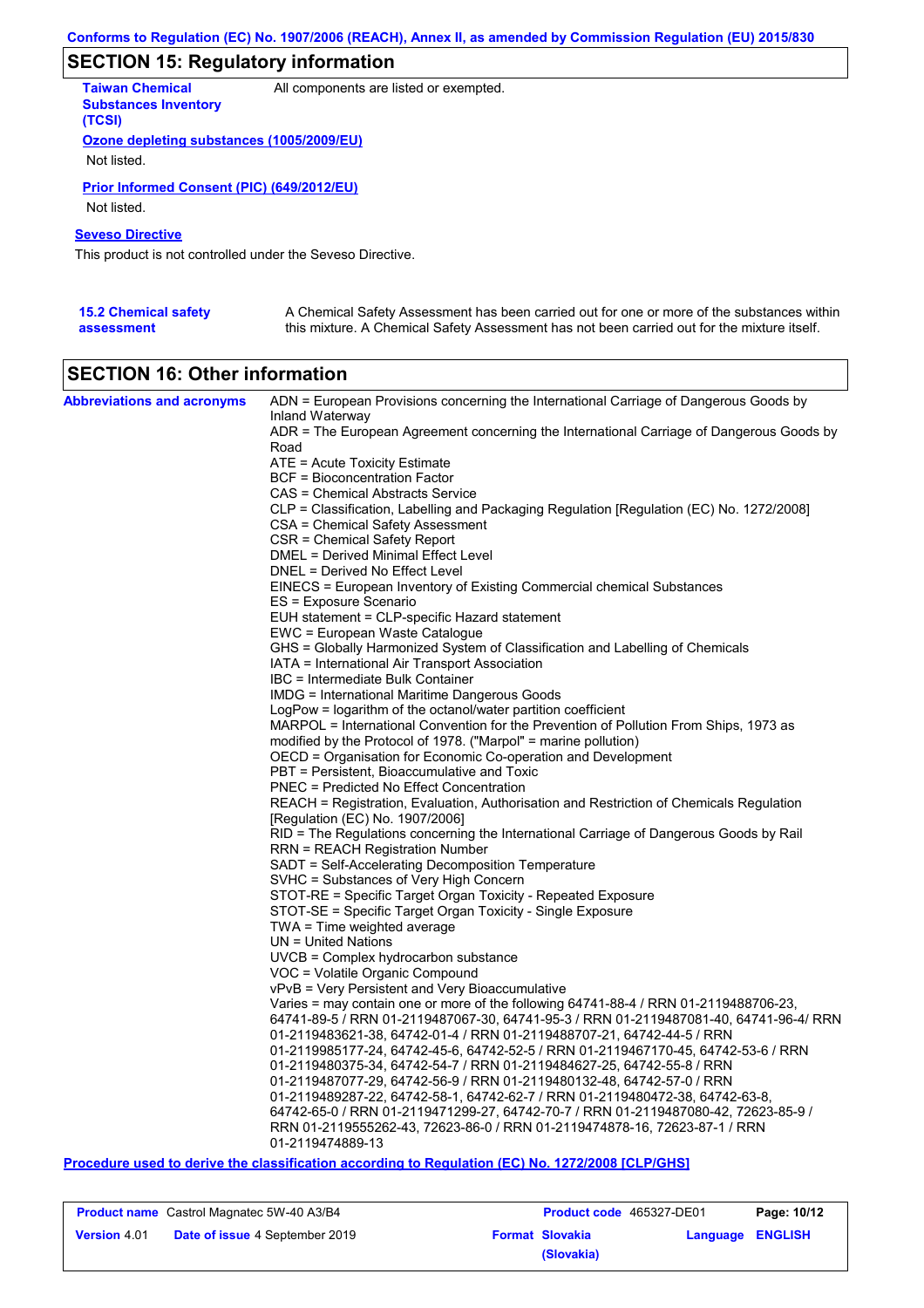## **SECTION 16: Other information**

| <b>Classification</b>                                  |                            | <b>Justification</b> |                                               |  |
|--------------------------------------------------------|----------------------------|----------------------|-----------------------------------------------|--|
| Not classified.                                        |                            |                      |                                               |  |
| <b>Full text of abbreviated H</b><br><b>statements</b> | H304                       |                      | May be fatal if swallowed and enters airways. |  |
| <b>Full text of classifications</b><br>[CLP/GHS]       | Asp. Tox. 1, H304          |                      | <b>ASPIRATION HAZARD - Category 1</b>         |  |
| <b>History</b>                                         |                            |                      |                                               |  |
| Date of issue/ Date of<br>revision                     | 04/09/2019.                |                      |                                               |  |
| Date of previous issue                                 | 29/05/2019.                |                      |                                               |  |
| <b>Prepared by</b>                                     | <b>Product Stewardship</b> |                      |                                               |  |

**Indicates information that has changed from previously issued version.**

#### **Notice to reader**

All reasonably practicable steps have been taken to ensure this data sheet and the health, safety and environmental information contained in it is accurate as of the date specified below. No warranty or representation, express or implied is made as to the accuracy or completeness of the data and information in this data sheet.

The data and advice given apply when the product is sold for the stated application or applications. You should not use the product other than for the stated application or applications without seeking advice from BP Group.

It is the user's obligation to evaluate and use this product safely and to comply with all applicable laws and regulations. The BP Group shall not be responsible for any damage or injury resulting from use, other than the stated product use of the material, from any failure to adhere to recommendations, or from any hazards inherent in the nature of the material. Purchasers of the product for supply to a third party for use at work, have a duty to take all necessary steps to ensure that any person handling or using the product is provided with the information in this sheet. Employers have a duty to tell employees and others who may be affected of any hazards described in this sheet and of any precautions that should be taken. You can contact the BP Group to ensure that this document is the most current available. Alteration of this document is strictly prohibited.